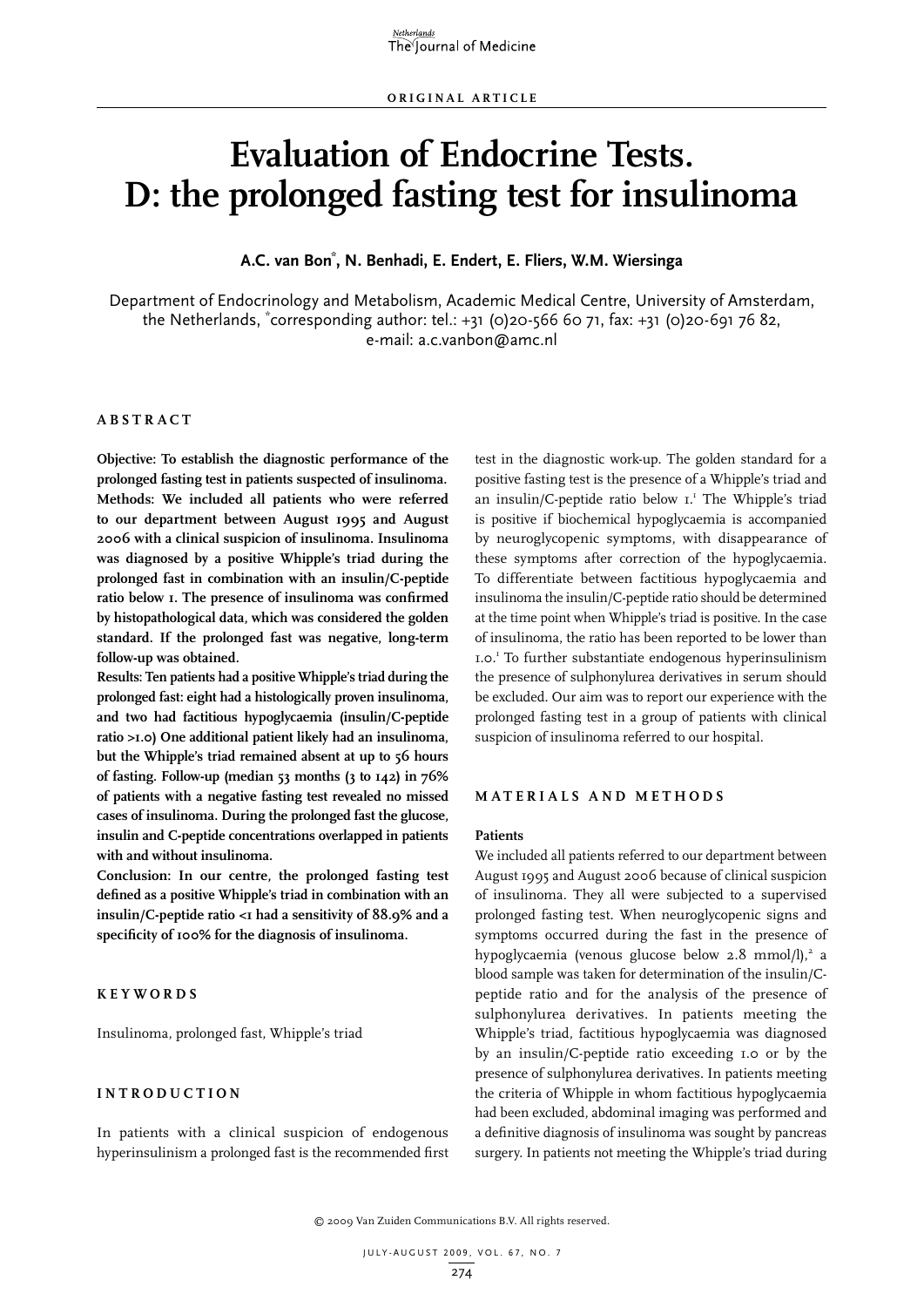the fast, insulinoma was excluded by extended follow-up. If our patients were no longer visiting our outpatient clinic, we contacted their general practitioners by telephone to look for evidence that insulinoma had been diagnosed during the follow-up. If no information could be obtained, the follow-up period was arbitrarily set at three months.

## **Prolonged fasting test**

Patients were admitted to the Department of Internal Medicine of the Academic Medical Centre, Amsterdam. The first blood sample was withdrawn at midnight, marking the beginning of the prolonged fasting test. Patients were allowed to drink only calorie-free drinks. Blood samples were routinely taken at 8.00 am and 8.00 pm for assay of glucose, insulin and C-peptide. The fast was stopped after 80 hours. If neuroglycopenic symptoms occurred, a venous blood sample was drawn. If the glucose was below 2.8 mmol/l, 50 ml glucose 50% was administered intravenously and the response of the patient was recorded after 15 minutes.

## **Analytical methods**

Insulin was assayed until March 2004 with a RIA (Pharmacia Diagnostics, Uppsala, Sweden) and thereafter on an Immulite system (Siemens Healthcare Diagnostics B.V., Breda, the Netherlands). Both assays had an inter-assay coefficient of variation of 7% at 60 pmol/l and 4.5% at 120 pmol/l and a detection limit of 15 pmol/l. There was no systematic difference in insulin measurements between both assays. Cross-reactivity of pro-insulin in the Pharmacia assay was 25% and on the Immulite system 8%, and there was no cross-reactivity with the C-peptide in either assay.

C-peptide was measured with a RIA (RIA-coat C-peptid, Byk Sangtec Diagnostica, Dietzenbach, Germany). The inter-assay coefficient of variation was 9% at 100 pmol/l and 7% at 500 pmol/l. From April 2004, C-peptide was determined with a RIA of Linco (St. Charles, USA). The inter-assay coefficient of variation was 6% at 100 pmol/l and 4% at 500 pmol/l. All results were transformed to the Linco assay (Linco = 0.8 x Byk-Sangtec). The detection limit was 50 pmol/l. Cross-reactivity of pro-insulin was <4% in the Linco assay and 78.5% in the Byk assay.

Glucose was measured using the hexokinase method on a Hitachi Modular P800 system (Roche Diagnostics, Almere, the Netherlands).

## **Statistical analysis**

Values below the detection limit of the assays were included in the analyses as having a value of 50% of the detection limit. Normality was tested by the Kolmogorov-Smirnov test. Differences in demographic characteristics, glucose, insulin and C-peptide were evaluated using the Student t test and nonparametric tests where appropriate. P values of less than 0.05 were considered statistically significant. All statistical analyses were performed using the Statistical Package of Social Sciences and Problem Solutions (SPSS version 16.0).

#### **R e s u lts**

A total of 82 prolonged fasting tests were performed. We excluded one patient who underwent the prolonged fasting test after previous resection of an insulinoma. Among the remaining 81 patients, ten had a positive Whipple's triad: two patients had a factitious hypoglycaemia (insulin/Cpeptide ratio >1.0; sulphonylurea derivatives in serum were absent), and eight had an insulinoma (insulin/C-peptide ratio <1.0) (*table 1*). Among the insulinoma patients, the Whipple's triad had occurred within 48 hours in all except one. In that patient neuroglycopenic symptoms developed after 67 hours of fasting; after 56 hours the glucose level was below 2.5 mmol/l, but the insulin (18 pmol/l) and C-peptide (220 pmol/l) were still not suppressed.

| Patient<br>number       | Time<br>hours | Glucose<br>mmol/l | Insulin<br>pmol/l | C-peptide<br>pmol/l | Insulin/C-peptide<br>ratio | Localisation<br>insulinoma        |
|-------------------------|---------------|-------------------|-------------------|---------------------|----------------------------|-----------------------------------|
|                         |               | 2.2               | 71                | II50                | 0.06                       | Tail, 1.2 cm                      |
| $\overline{\mathbf{2}}$ | 17            | 2.2               | 304               | 1500                | O.2                        | Tail, 1.9 cm                      |
|                         | 19            | 2.1               | 64                | 500                 | 0.13                       | Tail, 1.2 cm                      |
|                         | 21.5          | I.3               | 255               | 713                 | 0.36                       | Head                              |
|                         | 34            | I.9               | IO <sub>5</sub>   | 712                 | 0.15                       | Head, 1.2 cm                      |
|                         | 39            | 1.8               | 220               | 1048                | O.2I                       | Corpus/tail                       |
|                         | 44            | 2.2               | 80                | 432                 | 0.19                       | Tail, 1.5 cm                      |
| x                       | 67            | I.9               | 17                | 100                 | 0.00                       | Tail, 1.4 and<br>$0.6 \text{ cm}$ |
| TO                      | 32            | 2.8               | 420               | 40                  | IO.5                       |                                   |
| II                      | O4            | 2.7               | 280               | 40                  |                            |                                   |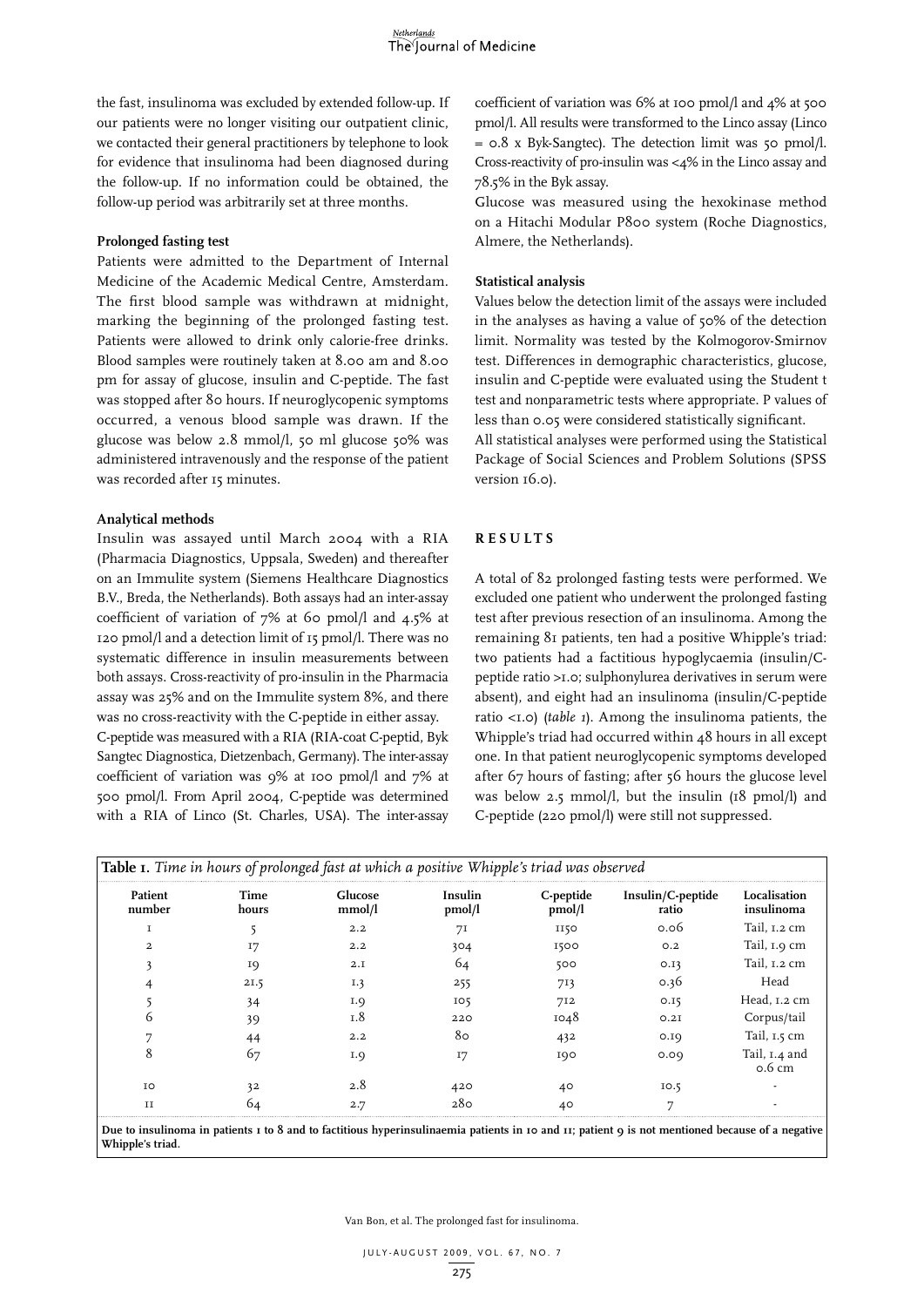Definitive proof of insulinoma in these eight patients was obtained from histopathology of the surgical specimen (*table 1*). One additional case of insulinoma was found in a patient (no. 9) in whom no neuroglycopenic symptoms occurred during the prolonged fast, which for unknown reasons was discontinued after 56 hours. During the fast the lowest measured glucose concentration was 1.9 mmol/l with an insulin level of 32 pmol/l and a C-peptide level of 460 pmol/l (insulin/C-peptide ratio 0.07). Because of repeated findings of low glucose and elevated insulin concentrations on follow-up, imaging studies were performed because of the persistent clinical suspicion of endogenous hyperinsulinaemia. Computed tomography and endoscopic ultrasonography did not show any abnormality of the pancreas. However, positron emission tomography (PET) with fluorine-18 L-3,4- dihydroxyphenylalanine (<sup>18</sup>F-DOPA) revealed elevated uptake in the head of the pancreas. Surgery was declined by the patient, excluding any histopathological confirmation. We consider the result of the prolonged fast in this patient as a false-negative.

Follow-up was completed in 76% of all the patients with a negative Whipple's triad during the prolonged fast. Evidence had not emerged in any of these patients for the existence of an insulinoma during follow-up (median duration 53 months, range 3 to 142). One patient died due to ruptured aneurysm of the abdominal aorta. There was a tendency for insulinoma patients to be older, more often female, and to have a higher BMI than non-insulinoma patients (*table 2*).

|             | <b>Insulinoma</b> | Non-<br>insulinoma                | Significance<br>p value |
|-------------|-------------------|-----------------------------------|-------------------------|
|             |                   | 72                                |                         |
| Age (years) | $66(28-83)$       | $43(16-86)$                       | o o6                    |
| Women (%)   | 66.7              | 59.7                              | 0.69                    |
| <b>BMI</b>  |                   | 25.4 (19.7-29.7) 22.6 (17.7-39.6) | 0.29                    |

In our further analysis of venous glucose, insulin and C-peptide concentrations during the prolonged fast we excluded five patients in the non-insulinoma group, i.e., the two patients with factitious hypoglycaemia, and three patients because of missing values. Another two patients were analysed only until the time point they had obviously eaten something during the fast, as evident from elevated glucose, insulin and C-peptide levels at t=44 and t=68 hours, respectively. The time course of the biochemical parameters during the prolonged fast in the nine insulinoma and the 67 non-insulinoma patients is given in *table 3* and *figure 1*. There was a considerable overlap between insulinoma and non-insulinoma patients, although mean glucose levels were lower and insulin and C-peptide levels were higher in the insulinoma patients. Consequently, the prolonged fasting test defined as a positive Whipple's triad in combination

| <b>Hours of fasting</b> | Glucose mmol/l              |                    | Insulin pmol/l            |                             | $C$ -peptide $pmol/l$       |                      |
|-------------------------|-----------------------------|--------------------|---------------------------|-----------------------------|-----------------------------|----------------------|
|                         | I                           | NI                 | I                         | NI                          |                             | NI                   |
| $T = 0$                 | 3.7<br>$2.9 - 5.7$          | 5.3<br>$4.9 - 5.7$ | IOO<br>76-144             | 57<br>41-105                | 880<br>519-1235             | 660<br>496-1048      |
| p value                 | 0.037                       |                    | 0.078                     |                             | 0.665                       |                      |
| $T = 8$<br>p value      | 3.5<br>$3.2 - 4.6$<br>0.00I | 5.0<br>$4.7 - 5.2$ | 66<br>$32 - 153$<br>0.133 | $40^{\circ}$<br>34.5-60     | 560<br>356-674<br>0.572     | 488<br>381-625       |
| $T = 20$<br>p value     | 2.4<br>$2.I-2.7$<br>0.000   | 4.4<br>$4.1 - 4.7$ | 60<br>$35 - 184$<br>0.005 | 25<br>16-35                 | 488<br>408-672<br>0.015     | 296<br>152-400       |
| $T=32$<br>p value       | 2.7<br>$2.0 - 3.2$<br>0.00I | 4.2<br>$3.7 - 4.6$ | 32<br>II-68<br>0.394      | 2I<br>$7.5 - 36$            | 344<br>276-500<br>0.131     | 230<br>140-368       |
| $T=44$<br>p value       | 2.4<br>$2.1 - 2.6$<br>0.023 | 3.7<br>$3.2 - 4.1$ | 38<br>27-60<br>0.052      | 20<br>$7.5 - 30.8$          | 336<br>$280 - 448$<br>0.036 | 180<br>40-264        |
| $T = 56$<br>p value     | 2.2<br>$2.0 - 2.4$<br>0.022 | 3.4<br>$3.0 - 3.9$ | 25<br>18-32<br>0.416      | 20<br>$7.5 - 28$            | 350<br>220-480<br>0.103     | 138<br>40-252        |
| $T=68$                  |                             | 3.3<br>$2.9 - 3.6$ |                           | <sup>16</sup><br>$7.5 - 28$ |                             | <b>II2</b><br>40-200 |
| $T = 80$                |                             | 3.2<br>$2.7 - 3.7$ |                           | 20<br>$7.5 - 30$            |                             | 128<br>40-192        |

**Table 3.** *Glucose, insulin and C-peptide concentrations during a prolonged fast in insulinoma (I) (n=9) versus non-insulinoma*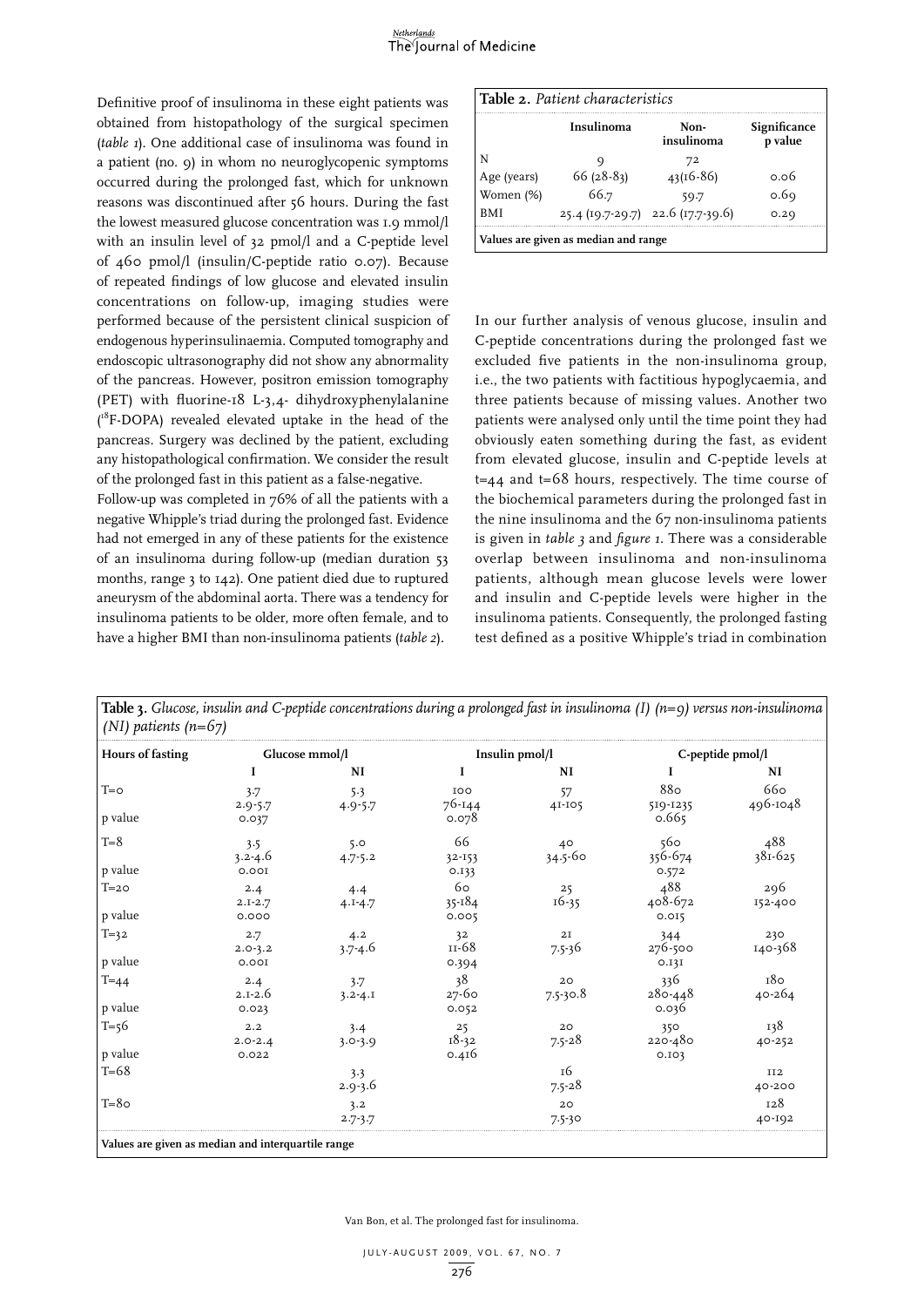#### Netherlands The Journal of Medicine

*the prolonged fast in nine insulinoma and in 67 noninsulinoma patients* **Glucose concentration during fast** 8 6 Clucose mmol/l **Glucose mmol/l** 4 2  $\Omega$ 0 8 20 32 44 56 68 80 **Hours Insulin concentration during fast** 250 200 Insulin pmol/I **Insulin pmol/l** 150 100 50  $\Omega$ 0 8 20 32 44 56 68 80 **Hours C-peptide concentration during fast** 1500 **C-peptide pmol/l**  :-peptide pmol/l 1000 500  $\Omega$ 0 8 20 32 44 56 68 80 **Hours** - Insulinoma Non-insulinoma **Values are given as median plus minimum and maximum range.**

**Figure 1.** *Glucose, insulin and C-peptide levels during* 

with an insulin/C-peptide ratio  $\lt$ I had a sensitivity of 88.9% and a specificity of 100% for the diagnosis insulinoma.

We made two additional observations in the non-insulinoma group. First, 36 patients recognised their symptoms during the prolonged fast, but the Whipple's triad was absent and their glucose, insulin and C-peptide levels were higher than in the insulinoma patients (*table 4*). Second, glucose levels ≤2.5 mmol/l during the fast were observed at n=29 time points in patients without endogenous hyperinsulinaemia and without symptoms (*table 5*).

| Table 4. Plasma concentrations of glucose, insulin and |
|--------------------------------------------------------|
| C-peptide at time of symptoms in the non-insulinoma    |
| group compared with patients with insulinoma $(n=8)$   |

|                       | Insulinoma                | Non-<br>insulinoma                                                      | p value |
|-----------------------|---------------------------|-------------------------------------------------------------------------|---------|
| N                     | 8                         | 36                                                                      |         |
| Glucose<br>(mmol/l)   | $I.9 (I.3-2.2)$           | 4.0 $(2.5-5.9)$                                                         | < 0.001 |
| Insulin<br>(pmol/l)   | $93(17.0-304.0)$          | 29.0 (7.5-124.0)                                                        | 0.003   |
| C-peptide<br>(pmol/l) | 712.5<br>$(190 - 1500.0)$ | 2T <sub>O</sub><br>$(40.0 - 680.0)$                                     | 0.001   |
| Time<br>(hours)       | $28(5.0-67.0)$            | $32.0$ $(4.5-76.0)$                                                     | 0.73    |
|                       |                           | Time is defined as number of hours until Whipple's triad in the insuli- |         |

**noma group or symptoms in the non-insulinoma group. Values are given as median and range (minimum and maximum)**

|                                          |  | Table 5. Patients in the non-insulinoma group with |  |
|------------------------------------------|--|----------------------------------------------------|--|
| glucose concentrations $\leq$ 2.5 mmol/l |  |                                                    |  |

| Number of<br>patients | <b>Glucose levels</b><br>mmol/l | Insulin levels<br>pmol/l | C-peptide<br>levels<br>pmol/l |
|-----------------------|---------------------------------|--------------------------|-------------------------------|
| и                     | 2.5                             | $7.5 - 40$               | 40-240                        |
| 4                     | 2.4                             | $7.5 - 28$               | 40-190                        |
| 3                     | 2.3                             | $7.5 - 17$               | 40-260                        |
| 3                     | 2.2                             | $7.5 - 38$               | 40-328                        |
| 4                     | 2.I                             | $7.5 - 27$               | 40-336                        |
| $\mathbf I$           | 2.0                             | 3 <sup>2</sup>           | 480                           |
| $\overline{a}$        | I.Q                             | $7.5 - 32$               | $80 - 368$                    |
| T                     | 1.8                             | 7.5                      | 150                           |

# **D i s cu ssion**

We diagnosed an insulinoma in nine of 81 patients who underwent a prolonged fasting test because of clinical suspicion of endogenous hyperinsulinaemia. The diagnosis of insulinoma was confirmed by surgical pathology in eight patients and is highly likely in the ninth patient. In view of our extended follow-up it seems unlikely that we have missed any further cases of insulinoma. The nine insulinoma patients were slightly older, more often female and tended to have a higher BMI than non-insulinoma patients, which is in accordance with the